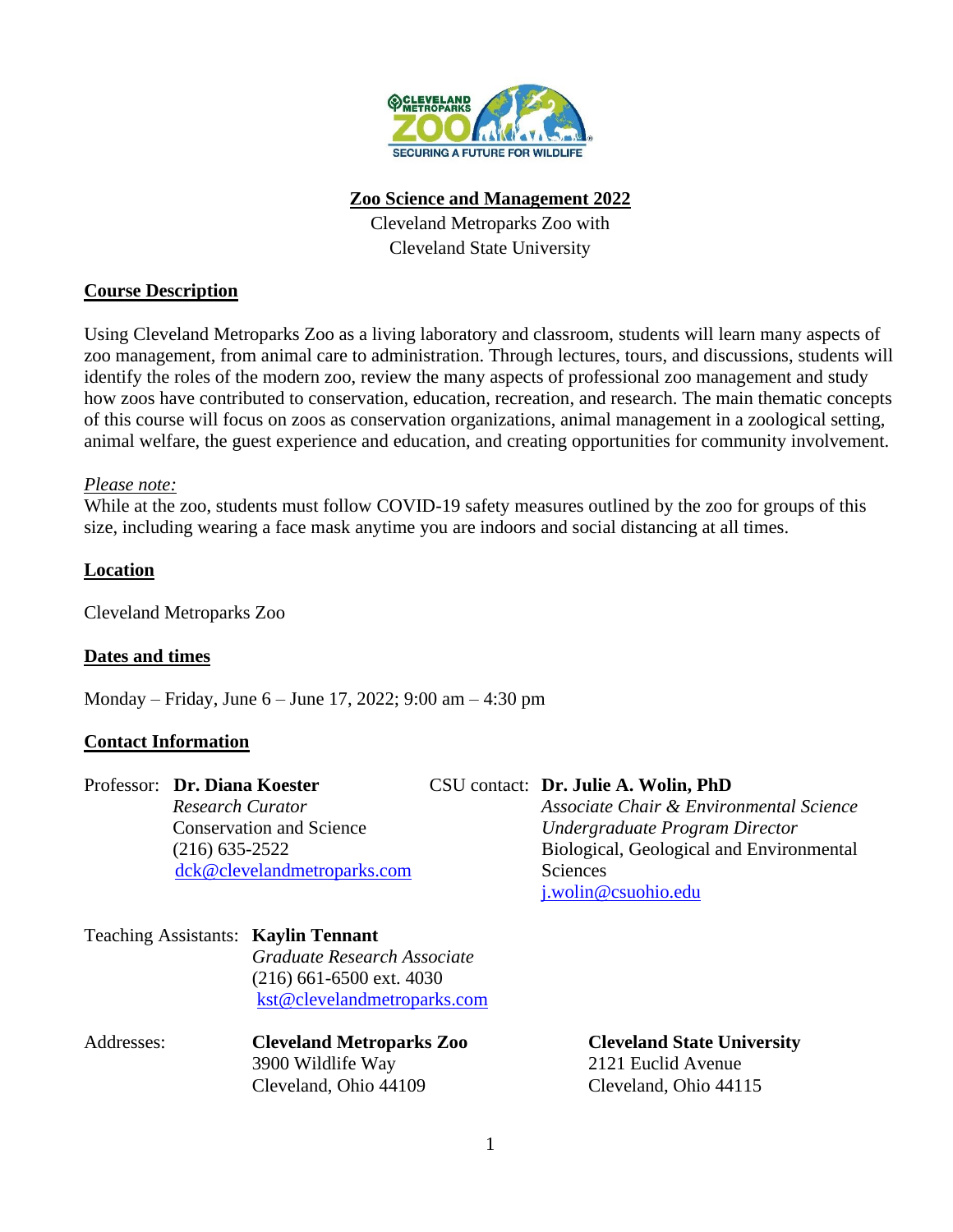# **Course Materials**

Materials:

- Data collection sheets or laptops.
	- Forms will be provided as Word documents. They can be printed for your own convenience, however, all data collection, both for in-class practice and for your project, can be done on regular paper, a tablet, or a laptop without the need of a printer.

### **Grading**

Grades will be determined as follows: Participation 25% Project Introductions 10% Final Presentation 25% Final Papers 40%

#### **Participation 25%**

- Each student is expected to engage in course lectures and discussions by coming prepared to class and posing insightful questions to course speakers and facilitators.
- Your instructors will be paying attention to who regularly interacts with speakers and who does not and your participation grade will reflect this.

#### **Project Introduction Presentation 10%**

• Each student will prepare and deliver a 3-slide presentation on their study species' background, question, and research methodology. Rubric will be provided.

#### **Final Presentation 25%**

• Each student will be required to complete an animal observation project and present their results to their classmates on the final day of the course. Rubric will be provided.

#### **Final Paper 40%**

- Each student will be required to complete one paper that will be due the week following the course.
- This paper will be focused on the design and evaluation of an enrichment item for the species which the students conduct their respective behavior project on. The items will be developed to focus on eliciting specific natural behaviors. Rubric will be provided.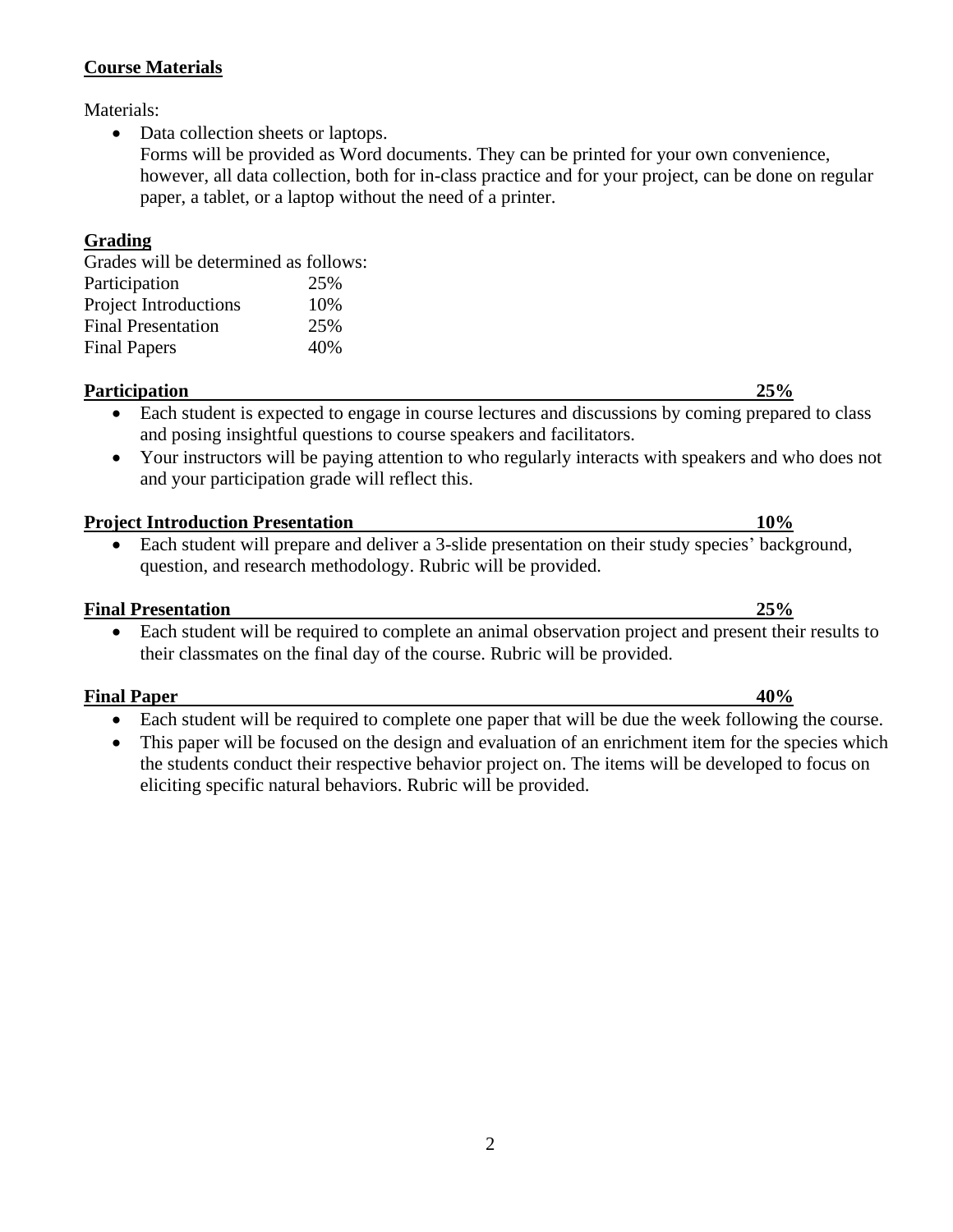# **Course Schedule**

Day 1 – Monday, June 6

| <b>Time</b>   | <b>Speaker</b>     | <b>Topic</b>                                                                           |
|---------------|--------------------|----------------------------------------------------------------------------------------|
| $9:00 - 9:30$ | Dr. Diana Koester  | Course Overview and Welcome                                                            |
| $9:30-10:30$  | Dr. Chris Kuhar    | Zoo Leadership and Conservation                                                        |
| $10:30-12:00$ | <b>Instructors</b> | Introduction to Research Methods                                                       |
|               |                    |                                                                                        |
| $1:00-2:00$   | Dr. Noah<br>Dunham | Conducting and Evaluating Research in Zoos                                             |
| $2:00-4:30$   | Instructors        | Introduction to Research Projects/ Enrichment Paper/ Study<br>Species & Visit Habitats |

# Day 2 –Tuesday, June 7

| <b>Time</b>   | <b>Speaker</b>     | <b>Topic</b>                                     |
|---------------|--------------------|--------------------------------------------------|
| $9:00-9:30$   | Instructors        | <b>Selection of Study Species</b>                |
| $9:30-10:30$  | Sarah Crupi        | <b>Cleveland Zoological Society</b>              |
| $10:30-11:30$ | James Bluher       | <b>Zoo Volunteer Services</b>                    |
|               |                    |                                                  |
| $12:30-1:30$  | Dr. Mike Selig     | Veterinary Medicine at Cleveland Metroparks Zoo  |
| $1:30-2:30$   | Dr. Mike Selig     | Veterinary Hospital Tour                         |
| $2:30-4:30$   | <b>Instructors</b> | Sampling and Recording Methods Practice Activity |

Day 3 –Wednesday, June 8

| <b>Time</b>     | <b>Speaker</b>                         | <b>Topic</b>                                              |
|-----------------|----------------------------------------|-----------------------------------------------------------|
| $9:00-10:00$    | Dr. Charles<br>Ritzler                 | Measuring Welfare in Non-mammalian Species                |
| $10:00 - 11:00$ |                                        | <b>Initial Observation Practice/ Ethogram Development</b> |
| 11:00-12:00     | Dr. Elena Less                         | Nutrition Walking Tour: Primates, Cats, & Aquatics        |
|                 |                                        |                                                           |
| $1:00-2:00$     | <b>Tiffany Mayo</b>                    | Trumpeter Swan SSP and Conservation                       |
| $2:00-3:00$     | Dr. Noah<br>Dunham and<br>Maura Plocek | Feeding Ecology, Nutrition, and Energetics                |
| $3:00-4:00$     |                                        | Independent presentation work time                        |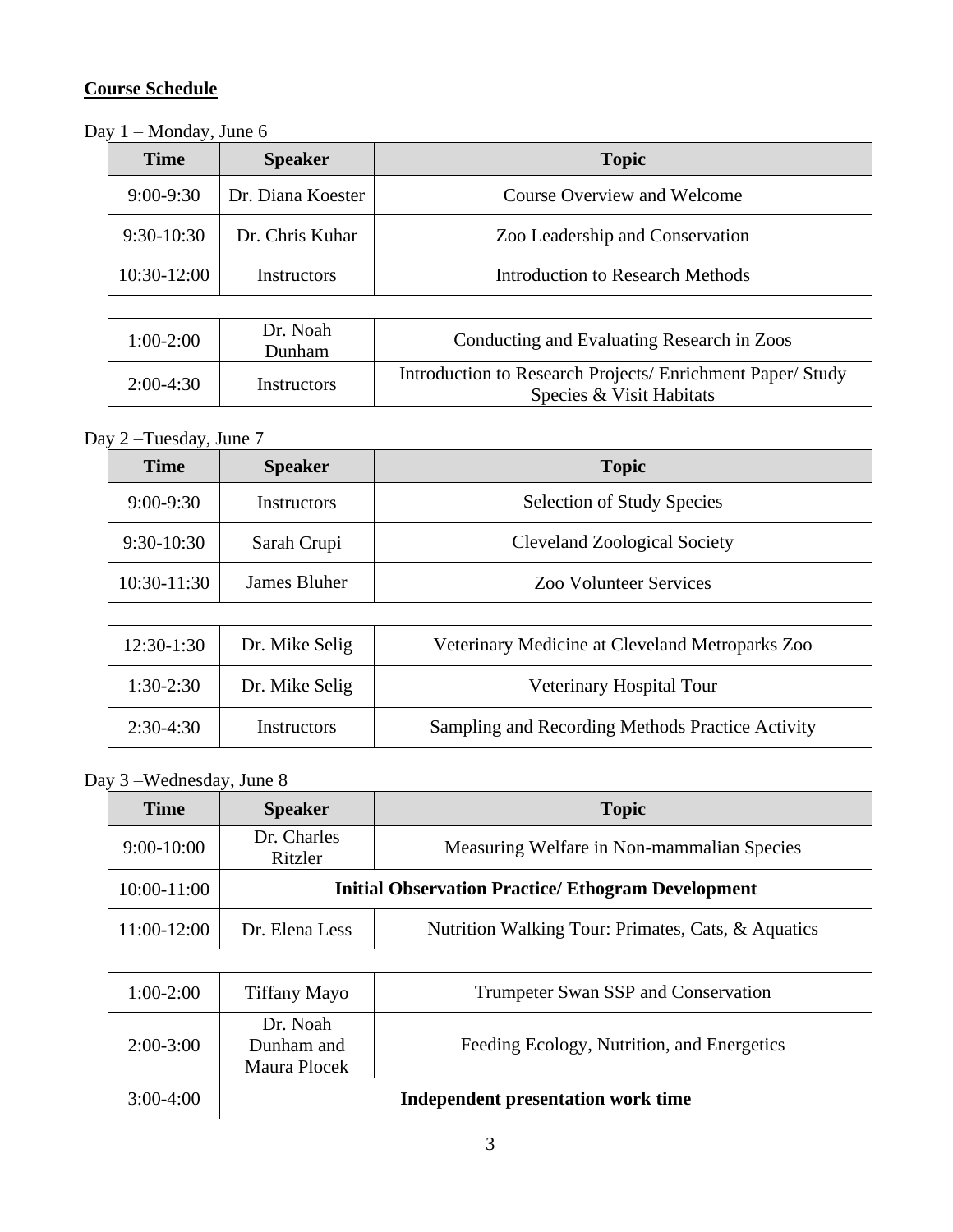Day 4 – Thursday, June 9

| <b>Time</b>  | <b>Speaker</b> | <b>Topic</b>                              |
|--------------|----------------|-------------------------------------------|
| $9:00-11:00$ |                | <b>Project Introduction Presentations</b> |
| 11:00-12:00  | Dr. Elena Less | Population Management in Zoos             |
|              |                |                                           |
| $1:00-2:00$  | Vicki Searles  | <b>Conservation Education Overview</b>    |
| $2:00-4:30$  |                | Data collection                           |

# Day 5 – Friday, June 10

| <b>Time</b>   | <b>Speaker</b>               | <b>Topic</b>                               |
|---------------|------------------------------|--------------------------------------------|
| $9:00-9:30$   | <b>Instructors</b>           | <b>Answering Data Collection Questions</b> |
| $9:30-10:30$  | Gloria Rivera/<br>Pam Krentz | Record Keeping at a Zoo                    |
| $10:30-11:30$ | Dr. Diana Koester            | Endocrinology and Reproduction in Zoos     |
|               |                              |                                            |
| $12:30-1:30$  | Kaylin Tennant               | Applied Welfare Research: Gorilla R/R      |
| $1:30-4:30$   |                              | Data collection                            |

# End of First Week

Day 6 - Monday, June 13

| <b>Time</b>     | <b>Speaker</b>  | <b>Topic</b>                                                       |
|-----------------|-----------------|--------------------------------------------------------------------|
| $9:00-10:00$    | Kaylin Tennant  | Data Analysis                                                      |
| $10:00 - 11:00$ | Kym Gopp        | Talking About Conservation: International Conservation<br>Strategy |
| 11:00-12:00     | Dr. Pam Dennis  | Epidemiology I                                                     |
|                 |                 |                                                                    |
| $1:00-2:00$     | Andi Kornak     | Managing Animals in a Zoological Setting                           |
| $2:00-3:00$     | Jen DeGroot     | <b>Behavior Management</b>                                         |
| $3:00-4:30$     | Data collection |                                                                    |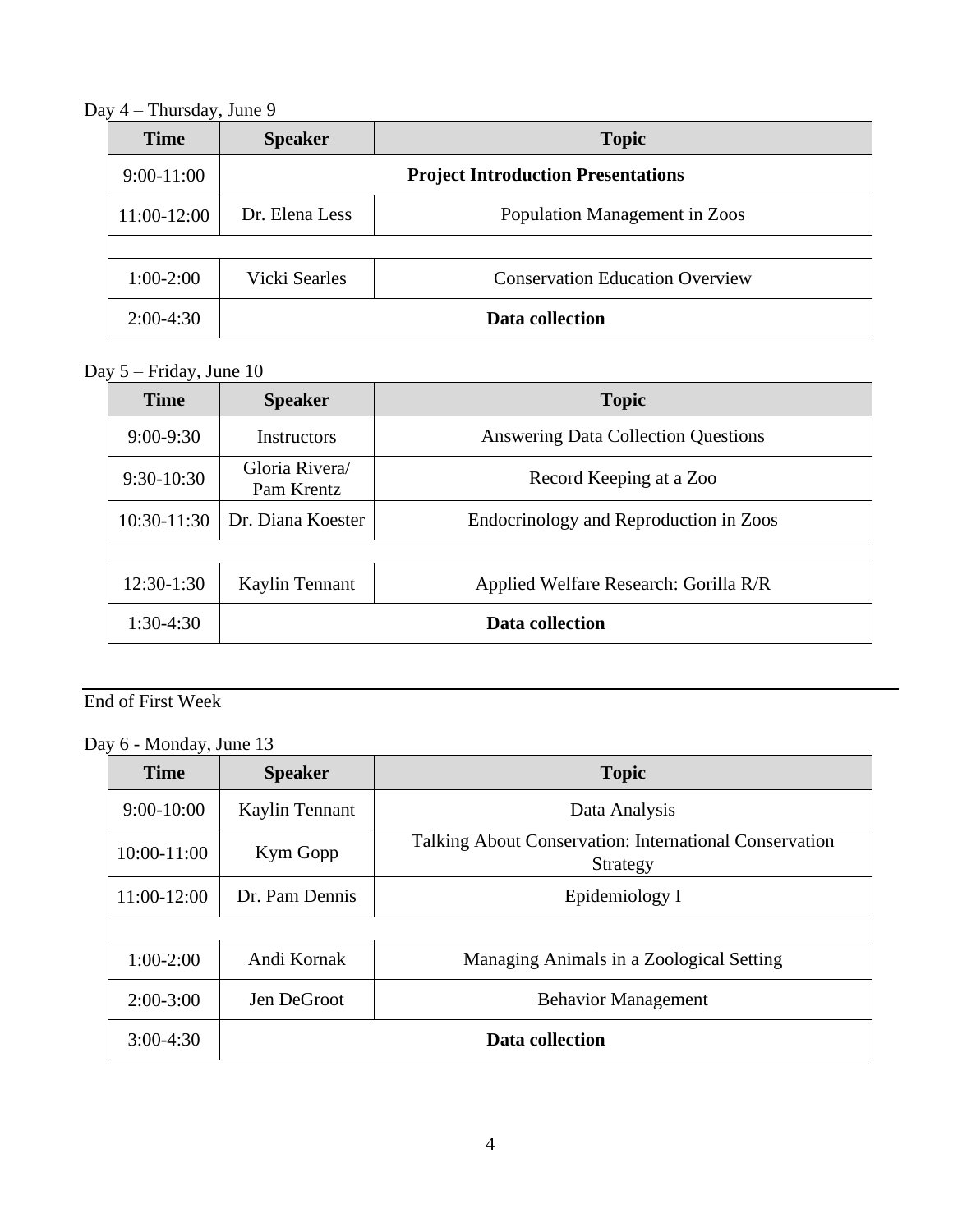Day 7 – Tuesday, June 14

| <b>Time</b>     | <b>Speaker</b>       | <b>Topic</b>                        |
|-----------------|----------------------|-------------------------------------|
| $9:00-10:00$    | <b>Instructors</b>   | How to Design an Oral Presentation  |
| $10:00 - 11:00$ | <b>Tad Schoffner</b> | Careers in Zoo Animal Care          |
| 11:00-12:00     | Nancy Hughes         | <b>Resource Sustainability</b>      |
|                 |                      |                                     |
| $1:00-2:00$     | Laura Klutts         | American Association of Zoo Keepers |
| $2:00-4:30$     |                      | Data collection                     |

Day 8 – Wednesday, June 15

| <b>Time</b>                                | <b>Speaker</b>     | <b>Topic</b>                                                            |
|--------------------------------------------|--------------------|-------------------------------------------------------------------------|
| $9:00 - 9:30$                              | <b>Instructors</b> | Answering data analysis/ presentation questions                         |
| $9:30-11:30$                               | Instructors        | Animal Welfare & the Cleveland Metroparks Zoo Welfare<br><b>Process</b> |
|                                            |                    |                                                                         |
| $12:30-1:30$                               | Dr. Pam Dennis     | Epidemiology II                                                         |
| $1:30-2:30$                                | Kym Gopp           | Illegal Wildlife Trade and AZA WTA/IFAW Pet Trade<br>Campaign Project   |
| Last day of data collection<br>$2:30-4:30$ |                    |                                                                         |

Day 9 – Thursday, June 16

| <b>Time</b>   | <b>Speaker</b>         | <b>Topic</b>                                    |
|---------------|------------------------|-------------------------------------------------|
| $9:00 - 9:30$ | <b>Instructors</b>     | Answering data analysis/ presentation questions |
| $9:30-10:30$  | <b>Chris Peterson</b>  | <b>Managing Elephants</b>                       |
| $10:30-11:30$ | Chris Peterson         | <b>African Elephant Crossing Tour</b>           |
|               |                        |                                                 |
| $12:30-1:30$  | Kaylin Tennant         | <b>Elephant Behavior Monitoring</b>             |
| $2:00-2:30$   | <b>Travis Vineyard</b> | <b>Wilderness Trek: Habitats</b>                |
| $2:30-3:30$   | Dr. Diana Koester      | Tree Kangaroo Conservation                      |
| $3:30-4:30$   |                        | <b>Presentation Work Time</b>                   |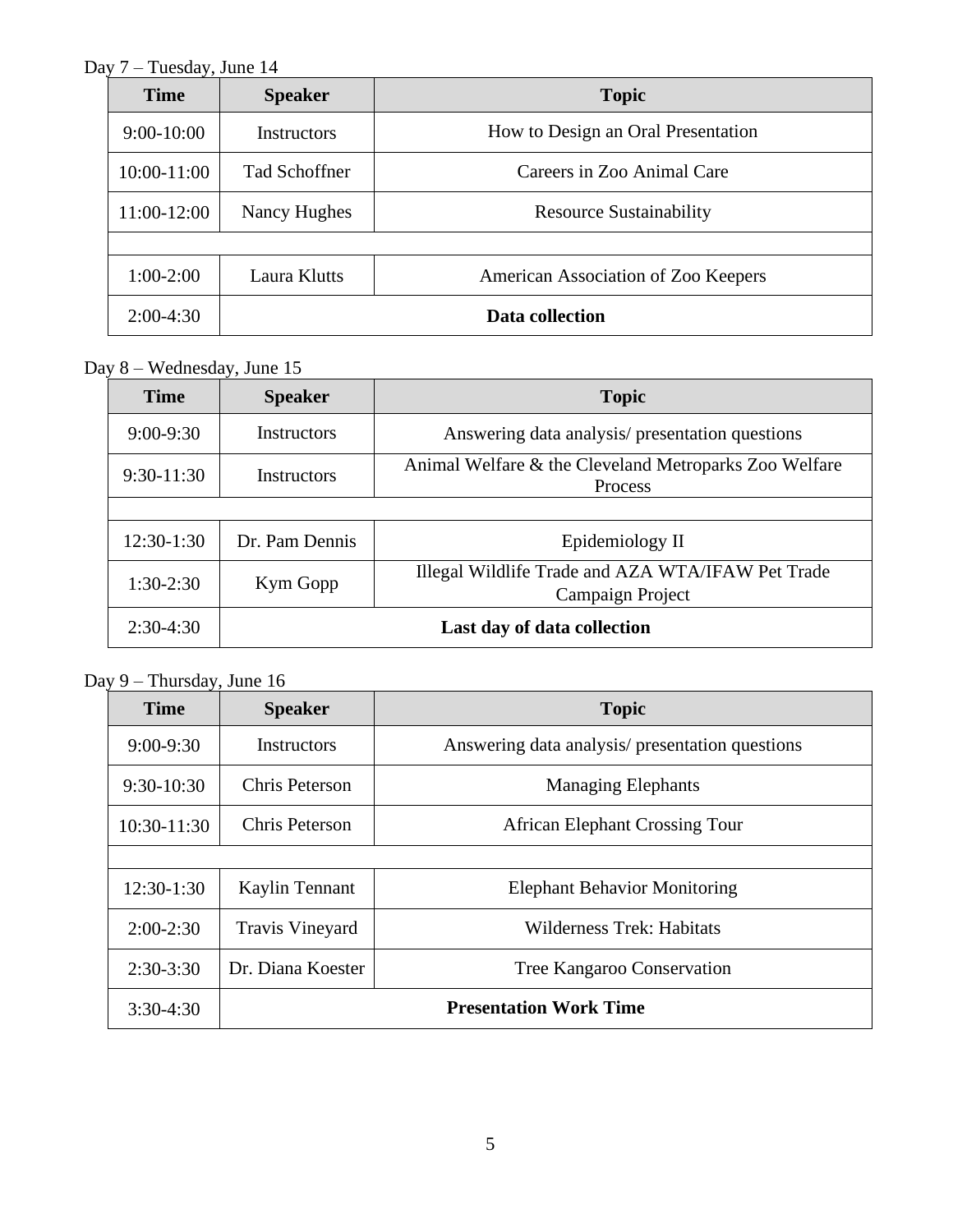### Day 10 – Friday, June 17

| <b>Time</b>  | <b>Speaker</b> | <b>Topic</b>                              |
|--------------|----------------|-------------------------------------------|
| $9:00-11:30$ |                | <b>Final student presentations</b>        |
|              |                |                                           |
| $12:30-1:30$ | Instructors    | <b>Population Sustainability Exercise</b> |
| $1:30-3:30$  | Instructors    | Discussion: Zoos and the Media            |

#### **Please note:**

The schedule of speakers may be subject to change, but the content will remain the same. There will be a one-hour lunch break each day, and regular short breaks between talks (which are not currently noted on the schedule). If you have any questions or difficulties accessing the course, please email the instructors.

### **Where to Go**

*Traffic around the Zoo is expected to be heaviest on weekends, Mondays and holidays from Memorial Day to Labor Day. Parking is free of charge.*

- From I-71: Exit at West 25th Street and follow Zoo signs.
- From I-90: Take I-71 South, exit at West 25th Street and follow Zoo signs.
- From I-480: Two options. Exit State Road north to Pearl Road and follow Zoo signs. Or, exit Ridge Road north to Memphis Avenue and follow Zoo signs.
- From Akron: Take I-77 North to I-480 West. Exit State Road north to Pearl Road, or, exit Ridge Road north to Memphis Avenue and follow Zoo signs.

**Once you arrive at the Zoo, please meet just inside the Main Gate to the left side, in front of the public resource center building. Your instructor(s) will meet you there, and we will cross the ticket-taker line under the tents as one group once the entire class has arrived (you do not need a ticket).**